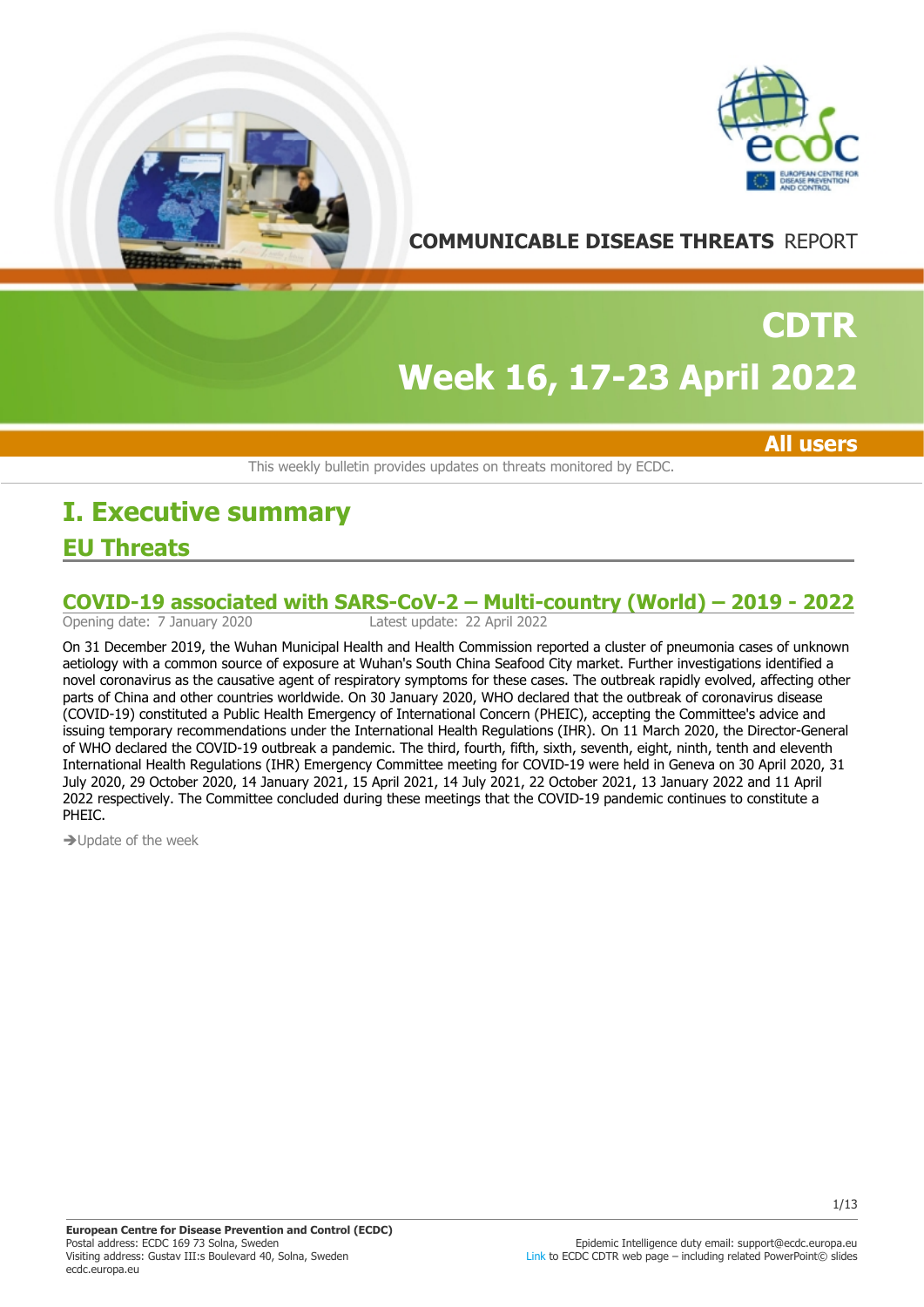Since week 14 2022 and as of week 15 2022, 5 608 900 new cases of COVID-19 (in accordance with the applied case definitions and testing strategies in the affected countries) and 30 281 new deaths have been reported worldwide.

Since 31 December 2019 and as of week 15 2022 503 697 135 cases of COVID-19 (in accordance with the applied case definitions and testing strategies in the affected countries) have been reported, including 6 215 805 deaths.

As of week 15 2022, 133 127 799 cases and 1 072 170 deaths have been reported in the EU.

The figures reported worldwide and in the EU/EEA are probably an underestimate of the true number of cases and deaths, due to various degrees of under-ascertainment and under-reporting.

The latest situation update for the EU/EEA is available [here.](https://www.ecdc.europa.eu/en/cases-2019-ncov-eueea)

Since the last update on 7 April 2022 and as of 21 April, Omicron variant BA.2 with any amino-acid substitution at Spike gene position 452 (L452X) was added to the list of variants under monitoring (VUM) because the mutation is antigenically relevant and the variant has rapidly increased in proportions in New York, United States.

As of 21 April 2022, detections of BA.2 + L452X have been reported to GISAID by 16 EU/EEA countries: Belgium (156), Denmark (153), France (139), Germany (75), Ireland (1), Italy (7), Lithuania (1), Luxembourg (1), Netherlands (28), Norway (9), Poland (1), Portugal (19), Romania (1), Slovakia (49), Spain (10) and Sweden (71).

For the latest information on variants, please see **ECDC's webpage on variants**.

# **Influenza ±Multi-country ±Monitoring 2021/2022 season**

Opening date: 15 October 2021

The current circulation of influenza viruses across the WHO European Region is slightly higher than in the 2020/21 season, but still substantially lower than before the COVID-19 pandemic.

 $\rightarrow$  Update of the week

#### **Week 15 2022 (11±17 April 2022)**

Twelve of thirty-seven countries across the Region reported widespread influenza activity.

The percentage of all sentinel primary care specimens from patients presenting with ILI or ARI symptoms that tested positive for an influenza virus has remained at similar levels (25-30%) for the last six weeks.

Countries, mostly in the western-central part of the Region, reported seasonal influenza activity above 30% positivity in sentinel primary care: Netherlands (74%), France (55%), Luxembourg (53%), Poland (47%), Norway (42%), Estonia (37%), Switzerland (36%), Italy (32%), Serbia (31%) and Spain (30%).

Both influenza type A and type B viruses were detected with A(H3) viruses being dominant across all monitoring systems.

Hospitalised, laboratory-confirmed influenza cases were most frequently infected with A(H3) viruses.

## **Arrival of people displaced from Ukraine to the EU following Russia¶s**

#### **aggression in Ukraine - Multistate - 2022**

Opening date: 24 February 2022 Latest update: 22 April 2022

On 24 February 2022, Ukraine declared martial law following Russia's invasion. As the invasion escalates, large numbers of displaced people are seeking shelter in neighbouring countries.

 $\rightarrow$  Update of the week

According to the [United Nations,](http://data2.unhcr.org/en/situations/ukraine) between 24 February and 20 April 2022, the total number of people fleeing Ukraine reached 5 085 360. In total, 2 847 540 have crossed the Polish border, 763 769 the Romanian border, 476 213 the Hungarian border and 346 175 the Slovakian border. In addition, Czechia's [Ministry of the Interior](https://twitter.com/vnitro/status/1517036368932786179) reported 301 889 special visa concessions to Ukrainian applicants as of 20 April 2022. Outside of the EU/EAA, 428 577 people have sought safety in the Republic of Moldova ([United Nations](http://data2.unhcr.org/en/situations/ukraine)).

No major outbreaks or other events related to communicable diseases have been detected since the previous update.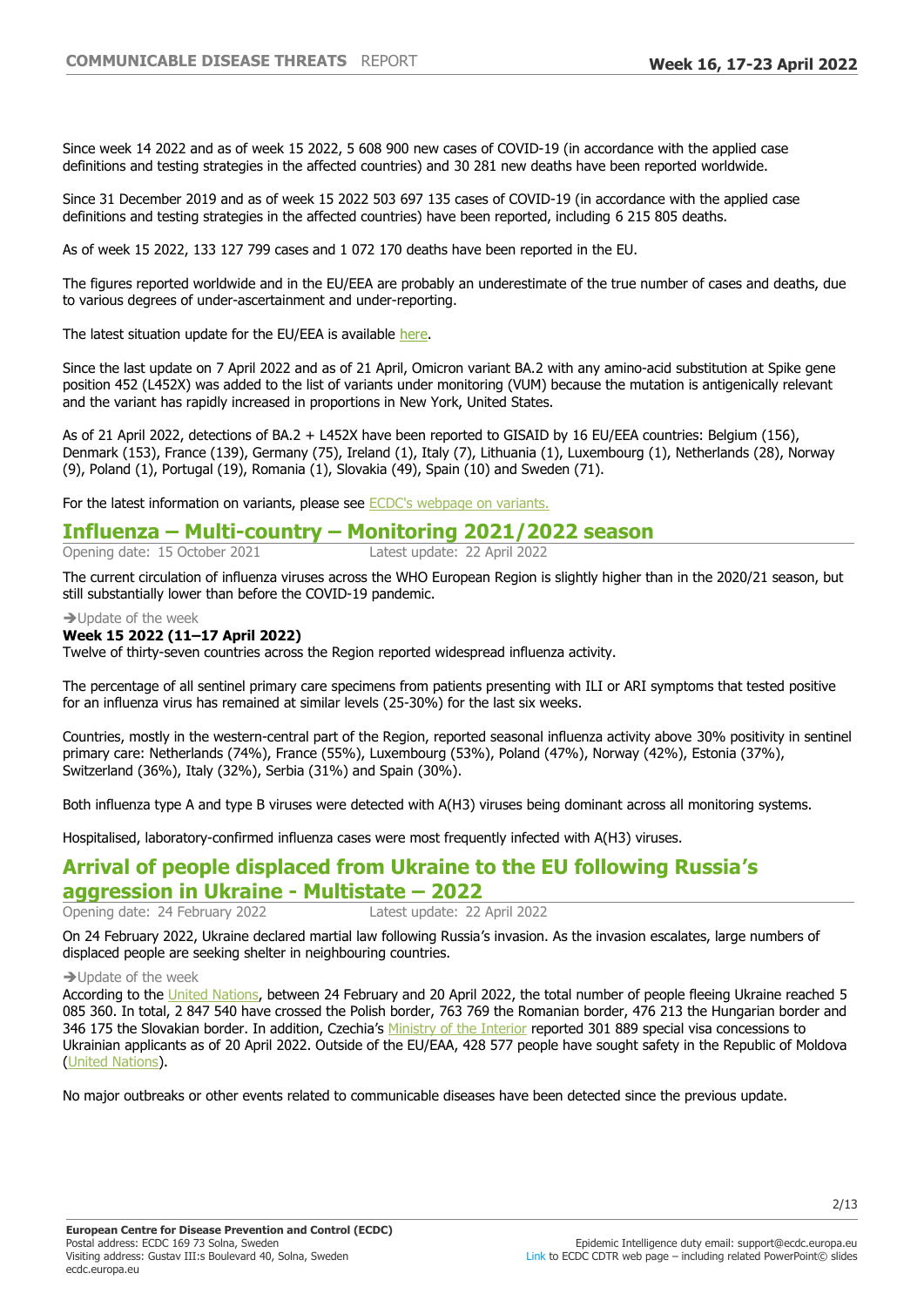## **Non EU Threats**

## **Increase in hepatitis cases of unknown aetiology in children ±Multicountry ±** 2022<br>Opening date: 13 April 2022

Latest update: 22 April 2022

On 5 April 2022, an increase in acute hepatitis cases of unknown aetiology among previously healthy children aged under 10 years was reported by the United Kingdom (UK). Most cases identified by the UK presented with symptoms from March 2022 onwards.

 $\rightarrow$  Update of the week

An increase of acute hepatitis referrals continues to be reported by the UK Health Security Agency (UKHSA). As of 21 April 2022, the UK has identified a total of 108 children, aged 10 years and under, with acute hepatitis of unknown aetiology. Of these cases, eight children have received a liver transplant. The UKHSA informs that 77% of the tested cases were positive for adenovirus.

Following the reports from the UK, around 30 cases of acute hepatitis among children aged 10 years and under have also been reported from nine EU/EEA countries (Belgium [1], Denmark [5], France [2], Ireland [<5], Italy [3], the Netherlands [4], Norway [2], Romania [1] and Spain [7]). In some countries, the number reported is above what is expected, whereas in other countries this is not the case. Seven cases have tested positive for adenovirus. Four cases have required a liver transplant.

On 15 April 2022, nine cases of acute hepatitis among children aged from one to six years who also tested positive for adenovirus were reported by public health authorities in the state of Alabama in the United States, some of which have tested positive for adenovirus serotype 41. Investigations are ongoing by the US Centre for Disease Prevention and Control (CDC). On 21 April 2022, media quoting health authorities in the state of North Carolina reported two additional cases of acute hepatitis among children. Also on 21 April 2022, the US CDC issued a nationwide alert for clinicians to report cases of acute hepatitis in children. In addition, on 19 April 2022, the Israeli Ministry of Health reported 12 cases of acute hepatitis among young children, two of which received liver transplants.

Currently, there is no clear connection between the reported cases. No obvious epidemiological risk factors have been identified among the cases or association with travel.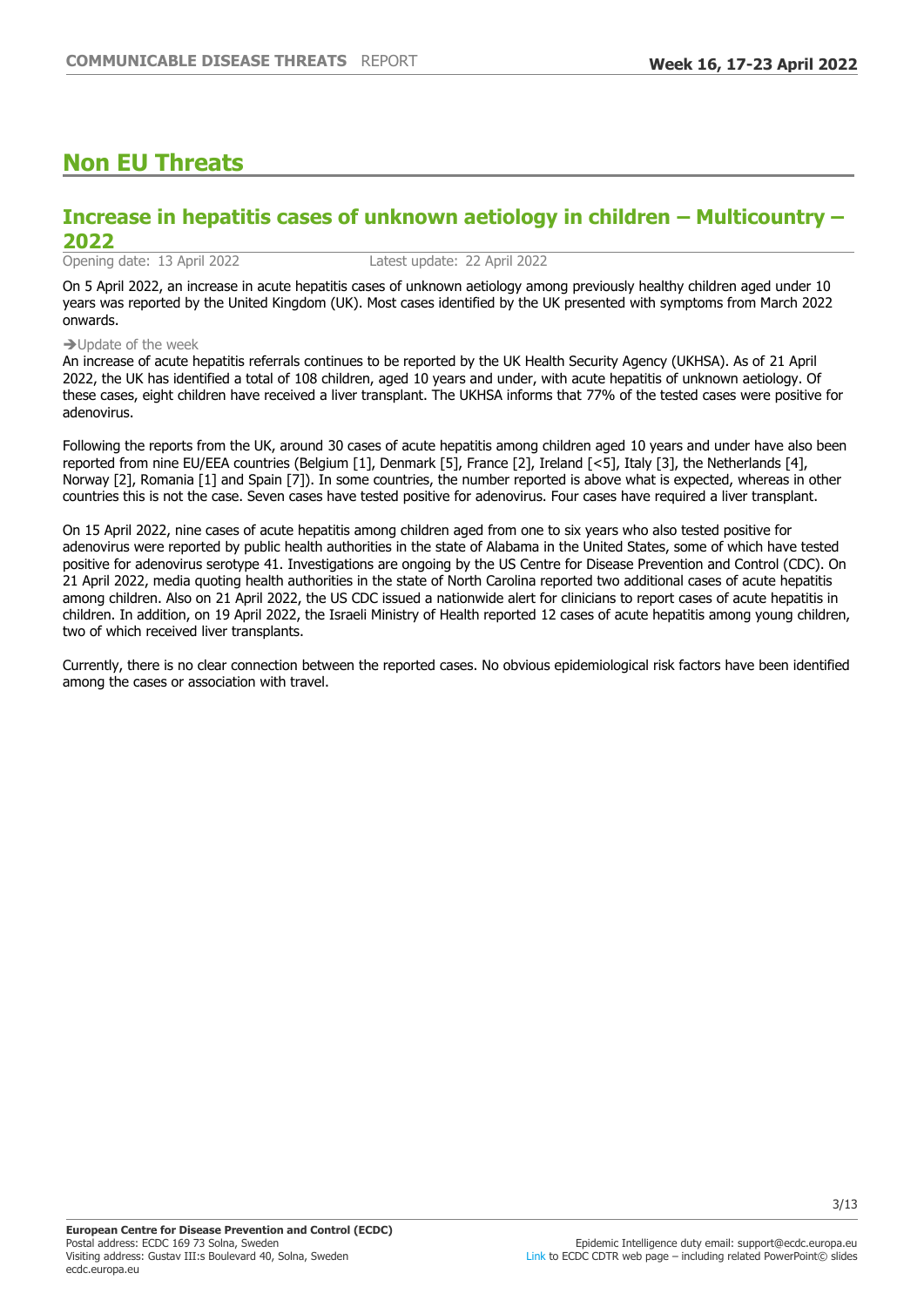# **Poliomyelitis ±Multi-country (World) ±Monitoring global outbreaks**

Opening date: 9 December 2019

Global public health efforts to eradicate polio are continuing by immunising every child until transmission of the virus has stopped and the world becomes polio-free. On 5 May 2014, polio was declared a Public Health Emergency of International Concern (PHEIC) by the World Health Organization (WHO) due to concerns over the increased circulation and international spread of wild poliovirus in 2014. The Emergency Committee under the International Health Regulations (2005) stated that the risk of the international spread of poliovirus remains a Public Health Emergency of International Concern (PHEIC). On 28 February 2022, the [31st meeting](https://www.who.int/news/item/11-03-2022-statement-of-the-thirty-first-polio-ihr-emergency-committee) of the Emergency Committee was held under the International Health Regulations (2005) (IHR) on the international spread of poliovirus.

In June 2002, WHO's European Region was officially declared polio-free.

#### $\rightarrow$  Update of the week

Since the previous update on 18 March 2022 and as of 19 April 2022, 87 new cases of acute flaccid paralysis (AFP) caused by circulating vaccine-derived poliovirus (cVDPV2) have been reported (37 in 2022 and 50 in 2021).

#### **Wild poliovirus (WPV1):**

- No new cases of AFP caused by WPV1 have been reported.

#### **Circulating vaccine-derived poliovirus (cVDPV):**

- No new cases of AFP caused by cVDPV1 have been reported.

- 87 new cases of AFP caused by cVDPV2 have been reported from four countries: Yemen (53), Democratic Republic of the Congo (19), Nigeria (13) and Niger (2).

- No new cases of AFP caused by cVDPV3 have been reported. However, additional asymptomatic cases have been reported relating to an [outbreak](https://www.who.int/emergencies/disease-outbreak-news/item/circulating-vaccine-derived-poliovirus-type-3---israel#:~:text=WHO%20was%20notified%20on%207,unvaccinated%20child%20from%20Jerusalem%20city.) in Israel (bringing the total since 6 March 2022 to: one AFP case, six confirmed asymptomatic cVDPV3 cases and two suspected cVDPV3 cases.

## **Circulating vaccine derived poliovirus type 3 (cVDPV3), Israel \* ±**

Opening date: 10 March 2022 Latest update: 22 April 2022

On 6 March 2022, a case of poliomyelitis was detected through routine acute flaccid paralysis (AFP) surveillance in the Jerusalem region, Israel. The case is an unvaccinated child, aged three years and nine months. Investigations and contact tracing are ongoing to identify other possible cases.

#### $\rightarrow$  Update of the week

On 15 April 2022, WHO [announced](https://www.who.int/emergencies/disease-outbreak-news/item/circulating-vaccine-derived-poliovirus-type-3---israel) a new confirmed cVDPV3 case, bringing the total number of cases with confirmed cVDPV3 infection to seven. Of these confirmed cases, one has incomplete polio immunisation and the other six are unvaccinated. The vaccine-derived poliovirus isolates, previously classified as ambiguous, have now been reclassified as circulating. Two additional cases with cVDPV3 were detected using in-house molecular techniques are undergoing further confirmation.

\*The previous Communicable disease threat report about this item had indicated circulation of this VDPV3 in occupied Palestinian territory as well; further field investigations concluded that although circulation in occupied Palestinian territory cannot be ruled out at this time, circulation can only be confirmed in Israel. However, this classification does not change the risk classification that this cVDPV3 presents to occupied Palestinian territory, nor for planned response activities.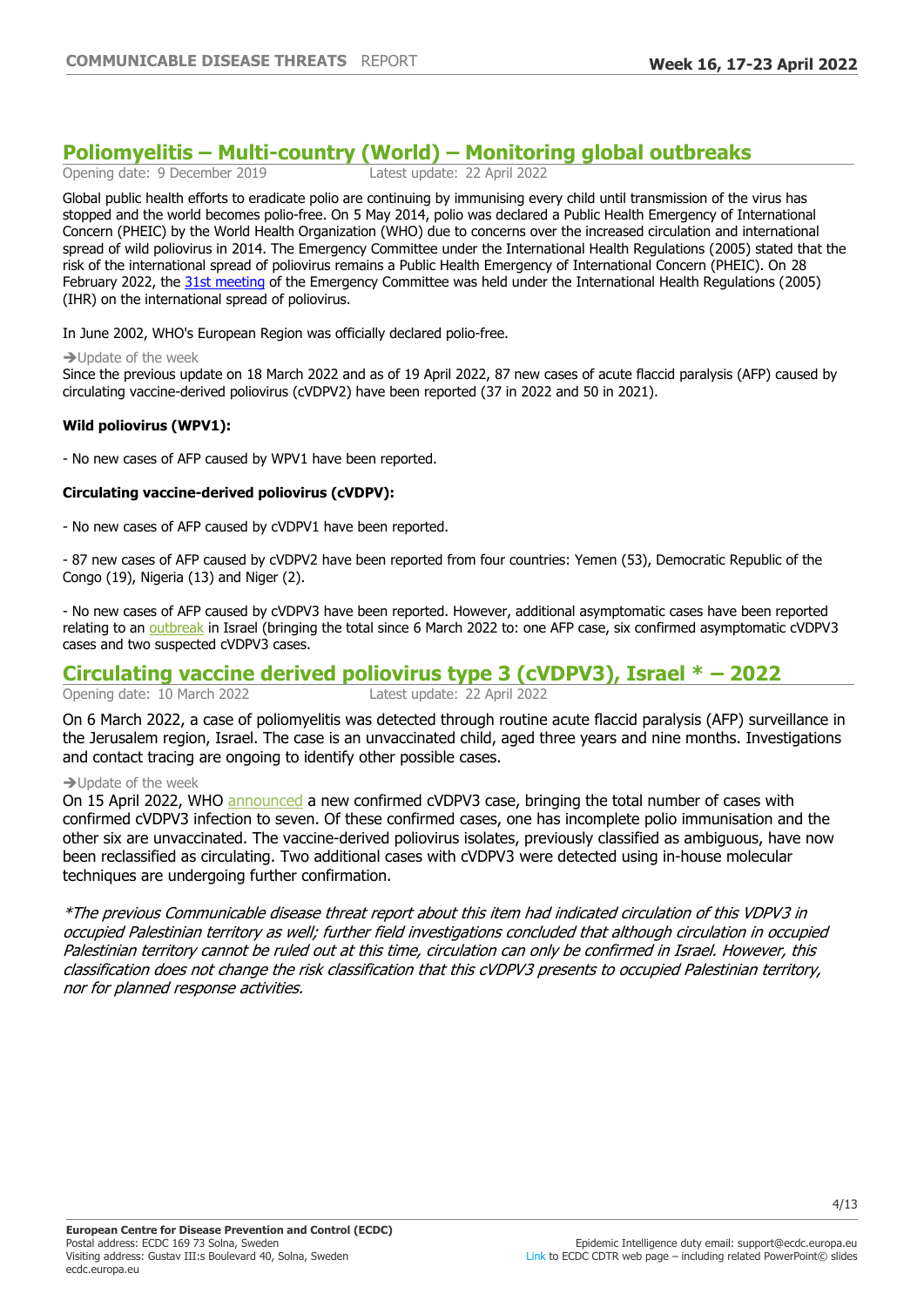## **II. Detailed reports**

## **COVID-19 associated with SARS-CoV-2 ±Multi-country (World) ±**

Opening date: 7 January 2020 Latest update: 22 April 2022

## Epidemiological summary

Since 31 December 2019 and as of week 15 2022, 503 697 135 cases of COVID-19 (in accordance with the applied case definitions and testing strategies in the affected countries) have been reported, including 6 215 805 deaths.

#### **Cases have been reported from:**

**Africa:** 11 614 769 cases; the five countries reporting most cases are South Africa (3 741 230), Morocco (1 164 381), Tunisia (1 038 668), Egypt (515 645) and Libya (501 834).

**Asia:** 127 160 487 cases; the five countries reporting most cases are India (43 045 527), South Korea (16 353 495), Vietnam (10 432 547), Japan (7 358 627) and Iran (7 206 959).

**America:** 152 438 949 cases; the five countries reporting most cases are United States (80 686 455), Brazil (30 261 088), Argentina (9 060 923), Colombia (6 089 791) and Mexico (5 727 832).

**Europe:** 206 079 547 cases; the five countries reporting most cases are France (27 731 272), Germany (23 442 557), United Kingdom (21 747 638), Russia (18 084 151) and Italy (15 712 088).

**Oceania:** 6 402 678 cases; the five countries reporting most cases are Australia (5 225 150), New Zealand (828 906), French Polynesia (72 596), Fiji (64 513) and New Caledonia (60 457).

Other: 705 cases have been reported from an international conveyance in Japan.

#### **Deaths have been reported from:**

**Africa:** 252 560 deaths; the five countries reporting most deaths are South Africa (100 147), Tunisia (28 509), Egypt (24 613), Morocco (16 063) and Ethiopia (7 509).

**Asia:** 1 287 743 deaths; the five countries reporting most deaths are India (521 966), Indonesia (155 746), Iran (140 829), Philippines (59 976) and Vietnam (42 944).

**America:** 2 720 421 deaths; the five countries reporting most deaths are United States (988 912), Brazil (662 076), Mexico (323 949), Peru (212 654) and Colombia (139 751).

**Europe:** 1 944 657 deaths; the five countries reporting most deaths are Russia (373 713), United Kingdom (171 396), Italy (161 687), France (158 061) and Germany (132 958).

**Oceania:** 10 418 deaths; the five countries reporting most deaths are Australia (6 786), Fiji (862), Papua New Guinea (649), French Polynesia (648) and New Zealand (564).

**Other:** 6 deaths have been reported from an international conveyance in Japan.

#### **EU/EEA:**

As of week 15 2022, 134 697 493 cases have been reported in the EU/EEA: France (27 731 272), Germany (23 442 557), Italy (15 712 088), Spain (11 751 738), Netherlands (8 021 909), Poland (5 993 672), Austria (4 108 981), Belgium (3 996 678), Czechia (3 879 059), Portugal (3 745 417), Greece (3 242 366), Romania (2 813 948), Denmark (2 785 428), Sweden (2 496 738), Slovakia (2 261 212), Hungary (1 884 292), Ireland (1 505 714), Norway (1 419 857), Lithuania (1 386 385), Bulgaria (1 149 225), Croatia (1 113 510), Slovenia (997 766), Finland (949 583), Latvia (813 173), Estonia (552 602), Cyprus (464 494), Luxembourg (239 046), Iceland (132 955), Malta (88 946) and Liechtenstein (16 882).

As of week 15 2022, 1 075 121 deaths have been reported in the EU/EEA: Italy (161 687), France (158 061), Germany (132 958), Poland (116 212), Spain (103 744), Romania (61 367), Hungary (44 760), Czechia (39 943), Bulgaria (36 782), Belgium (31 249), Greece (28 638), Netherlands (22 166), Portugal (22 082), Slovakia (19 374), Sweden (18 649), Austria (16 242), Croatia (15 735), Lithuania (9 117), Ireland (6 932), Slovenia (6 557), Latvia (6 317), Denmark (5 013), Finland (3 517), Norway (2 783), Estonia (2 388), Luxembourg (1 058), Cyprus (988), Malta (634), Iceland (87) and Liechtenstein (81).

The latest situation update for the EU/EEA is available [here.](https://www.ecdc.europa.eu/en/cases-2019-ncov-eueea)

In week 15 2022, in the EU/EEA overall, the reported weekly cases decreased by 21.4% compared to the previous week. Weekly increases were observed in Portugal. The countries with the highest 14-day notification rates per 100 000 population were: Cyprus (2 778), France (2 643), Germany (1 989) and Luxembourg (1 868). Overall, 29 of the 30 EU/EEA countries (Austria, Belgium, Bulgaria, Croatia, Cyprus, Czechia, Denmark, Estonia, Finland, France, Germany, Greece, Hungary, Iceland, Ireland, Italy, Latvia, Liechtenstein, Lithuania, Luxembourg, Malta, Netherlands, Norway, Poland, Romania, Slovakia, Slovenia, Spain and Sweden) reported a decrease in weekly cases.

As of week 13 2022, ECDC has discontinued the assessment of each country's epidemiological situation using its composite score,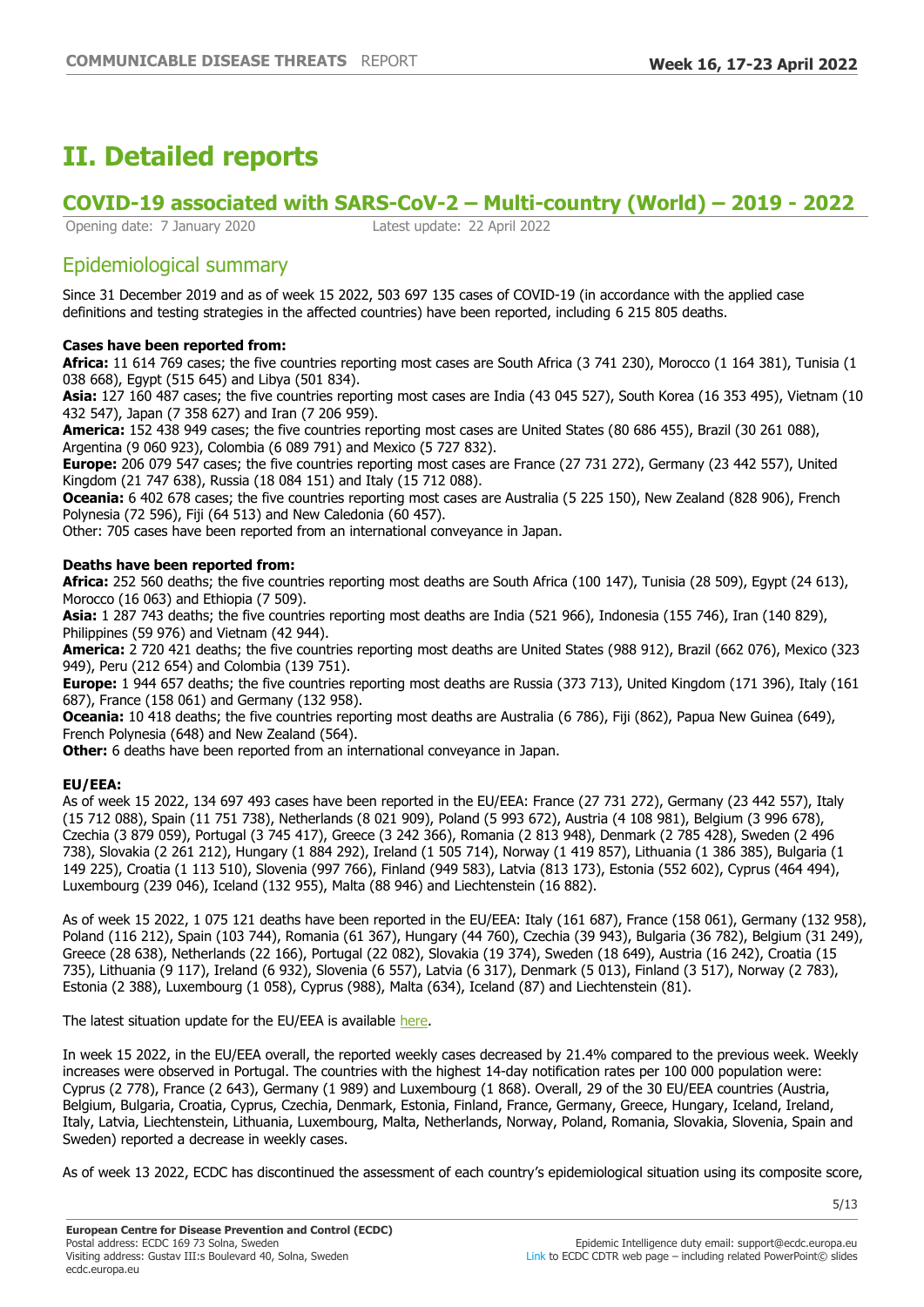mainly due to changes in testing strategies affecting the reliability of the indicators for all-age case rates and test positivity.

For the latest COVID-19 country overviews, please see the [dedicated web page.](https://covid19-country-overviews.ecdc.europa.eu/)

Since the last update on 7 April 2022 and as of 21 April 2022, Omicron variant BA.2 with any amino-acid substitution at Spike gene position 452 (L452X) was added to the list of variants under monitoring (VUM) because the mutation is antigenically relevant and the variant has rapidly increased in proportions in New York, United States.

As of 21 April 2022, detections of BA.2 + L452X have been reported to GISAID by 16 EU/EEA countries: Belgium (156), Denmark (153), France (139), Germany (75), Ireland (1), Italy (7), Lithuania (1), Luxembourg (1), Netherlands (28), Norway (9), Poland (1), Portugal (19), Romania (1), Slovakia (49), Spain (10) and Sweden (71).

For the latest information on variants, please see [ECDC's webpage on variants.](https://www.ecdc.europa.eu/en/covid-19/variants-concern)

#### **Public Health Emergency of International Concern (PHEIC):**

On 30 January 2020, the World Health Organization declared that the outbreak of COVID-19 constitutes a PHEIC. On 11 March 2020, the Director-General of [WHO](https://www.who.int/director-general/speeches/detail/who-director-general-s-opening-remarks-at-the-media-briefing-on-covid-19---11-march-2020) declared the COVID-19 outbreak a pandemic. The [third](https://www.who.int/news-room/detail/01-05-2020-statement-on-the-third-meeting-of-the-international-health-regulations-(2005)-emergency-committee-regarding-the-outbreak-of-coronavirus-disease-(covid-19)), [fourth,](https://www.who.int/news-room/detail/01-08-2020-statement-on-the-fourth-meeting-of-the-international-health-regulations-(2005)-emergency-committee-regarding-the-outbreak-of-coronavirus-disease-(covid-19)) [fifth](https://www.who.int/news/item/30-10-2020-statement-on-the-fifth-meeting-of-the-international-health-regulations-(2005)-emergency-committee-regarding-the-coronavirus-disease-(covid-19)-pandemic), [sixth](https://www.who.int/news/item/15-01-2021-statement-on-the-sixth-meeting-of-the-international-health-regulations-(2005)-emergency-committee-regarding-the-coronavirus-disease-(covid-19)-pandemic), [seventh,](https://www.who.int/news/item/19-04-2021-statement-on-the-seventh-meeting-of-the-international-health-regulations-(2005)-emergency-committee-regarding-the-coronavirus-disease-(covid-19)-pandemic) eight, [ninth,](https://www.who.int/news/item/26-10-2021-statement-on-the-ninth-meeting-of-the-international-health-regulations-(2005)-emergency-committee-regarding-the-coronavirus-disease-(covid-19)-pandemic) [tenth](https://www.who.int/news/item/19-01-2022-statement-on-the-tenth-meeting-of-the-international-health-regulations-(2005)-emergency-committee-regarding-the-coronavirus-disease-(covid-19)-pandemic#:~:text=The%20tenth%20meeting%20of%20the%20Emergency%20Committee%20convened%20by%20the,00%20Geneva%20time%20(CEST).) and [eleventh](https://www.who.int/news/item/13-04-2022-statement-on-the-eleventh-meeting-of-the-international-health-regulations-(2005)-emergency-committee-regarding-the-coronavirus-disease-(covid-19)-pandemic) International Health Regulations (IHR) Emergency Committee meeting for COVID-19 were held in Geneva on 30 April 2020, 31 July 2020, 29 October 2020, 14 January 2021, 15 April 2021, 14 July 2021, 22 October 2021, 13 January 2022 and 11 April 2022 respectively. The Committee concluded during these meetings that the COVID-19 pandemic continues to constitute a PHEIC.

#### ECDC assessment

For the most recent risk assessment, please visit [ECDC's dedicated web page.](https://www.ecdc.europa.eu/en/current-risk-assessment-novel-coronavirus-situation)

### Actions

On 27 January 2022, ECDC published its Rapid Risk Assessment 'Assessment of the further emergence and potential impact of the SARS-CoV-2 Omicron variant of concern in the EU/EEA, 19th update'.

A [dashboard](https://vaccinetracker.ecdc.europa.eu/public/extensions/COVID-19/covid-19.html) with the latest updates is available on ECDC's [website.](https://www.ecdc.europa.eu/en) For the latest update on SARS-CoV-2 variants of concern, please see [ECDC's web page on variants](https://www.ecdc.europa.eu/en/covid-19/variants-concern).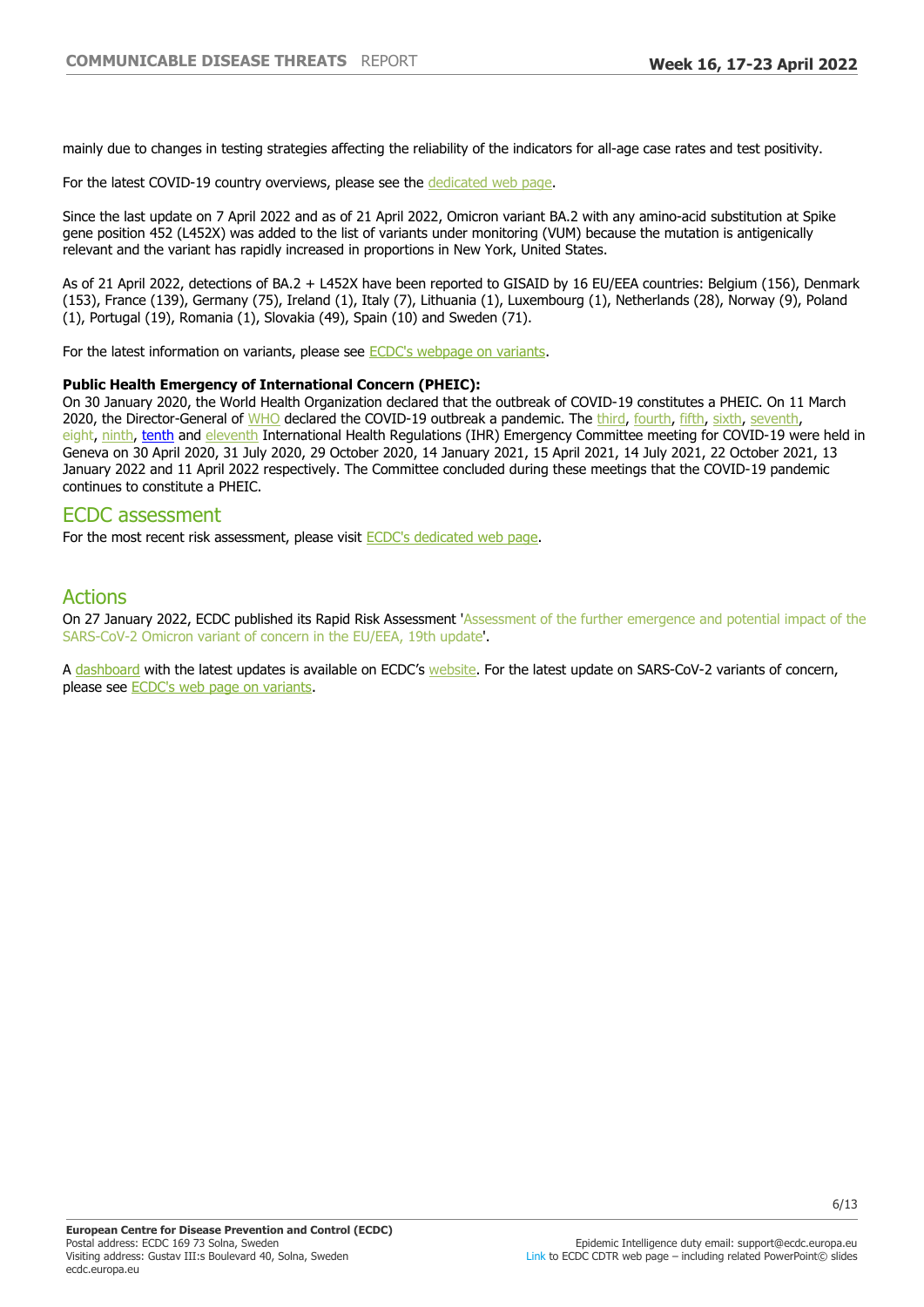## Geographic distribution of 14-day cumulative number of reported COVID-19 cases per 100 000 population, worldwide, 2022-w14 to 2022-w15

Source: ECDC



Administrative boundaries: © EuroGeographics © UN-FAO © Turkstat. The boundaries and names shown on this map do not imply official endorsement or acceptance by the European Union. Date of production: 21/04/2022

## **Influenza ±Multi-country ±Monitoring 2021/2022 season**

Opening date: 15 October 2021 Latest update: 22 April 2022

## Epidemiological summary

#### **Week 15 2022 (11±17 April 2022)**

Twelve of thirty-seven countries across the Region reported widespread influenza activity.

The percentage of all sentinel primary care specimens from patients presenting with ILI or ARI symptoms that tested positive for an influenza virus has remained at similar levels (25-30%) for the last six weeks.

Countries, mostly in the western-central part of the Region, reported seasonal influenza activity above 30% positivity in sentinel primary care: Netherlands (74%), France (55%), Luxembourg (53%), Poland (47%), Norway (42%), Estonia (37%), Switzerland (36%), Italy (32%), Serbia (31%) and Spain (30%).

Both influenza type A and type B viruses were detected with A(H3) viruses being dominant across all monitoring systems.

7/13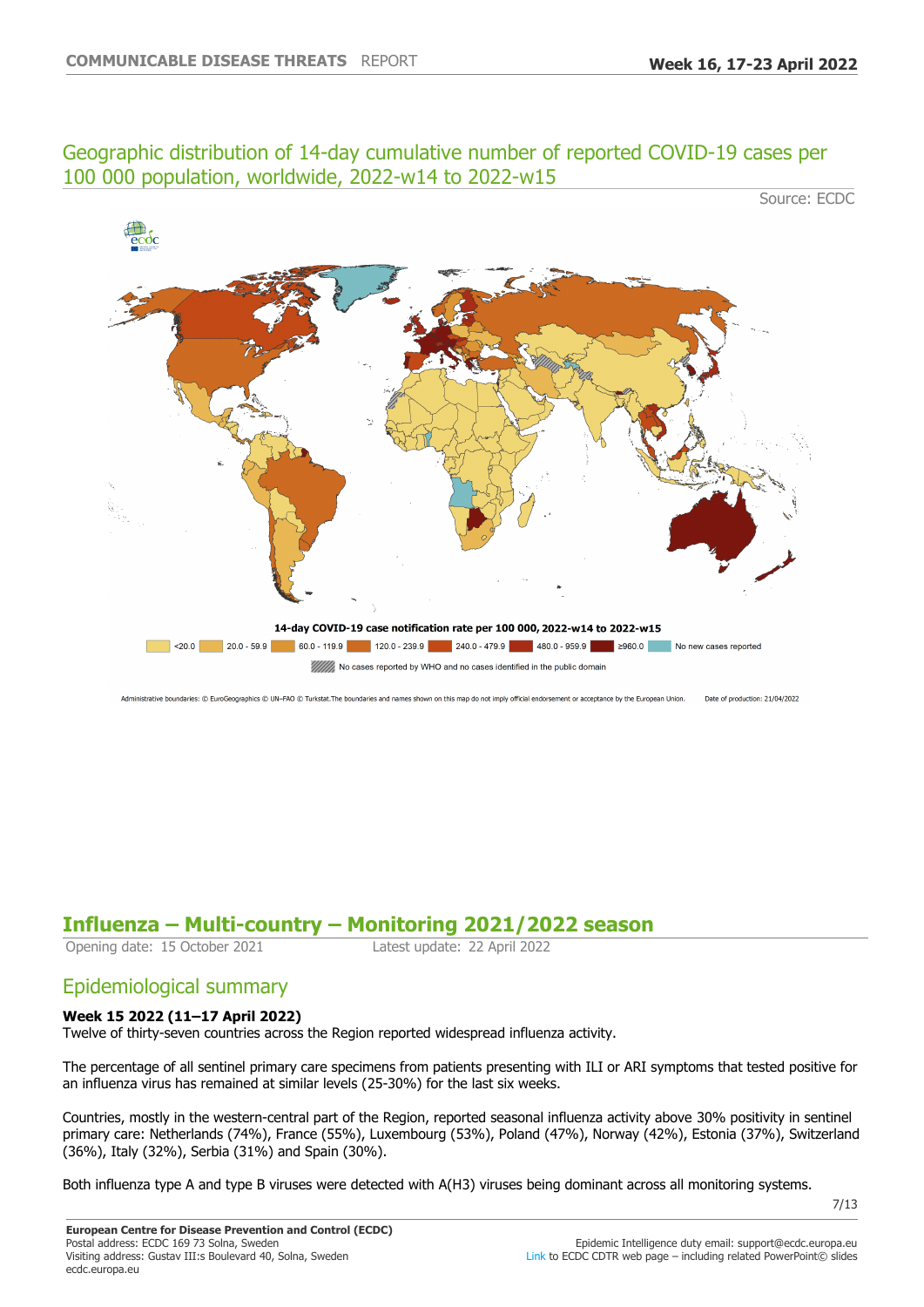Hospitalised, laboratory-confirmed influenza cases were most frequently infected with A(H3) viruses.

#### **2021/22 season overview**

For the Region as a whole, influenza activity is increased and remains well above what was seen in the 2020/21 season, but is still at lower levels compared with seasons prior to the COVID-19 pandemic.

Influenza activity, based on sentinel primary care specimens from patients presenting with ILI or ARI symptoms, first peaked in week 52 2021 (when it reached 19% positivity), declining thereafter until week 4 2022, when it increased again, reaching a plateau phase (25-30% positivity) as of week 10 2022.

Different levels of activity have been observed between the countries and areas of the Region, with a dominance of A(H3) viruses in most countries.

During the influenza Vaccine Composition Meeting for the northern hemisphere 2022/23 season, held in February 2022, WHO recommended updating of the A(H3N2) and the B/Victoria-lineage components. The full report can be found [here](https://eur02.safelinks.protection.outlook.com/?url=https%3A%2F%2Fwww.who.int%2Fnews%2Fitem%2F25-02-2022-recommendations-announced-for-influenza-vaccine-composition-for-the-2022-2023-northern-hemisphere-influenza-season&data=05%7C01%7Csupport%40ecdc.europa.eu%7C4b66053596c54f66701f08da23a739d5%7C6ad73702409c4046ae59cc4bea334507%7C0%7C0%7C637861498377422039%7CUnknown%7CTWFpbGZsb3d8eyJWIjoiMC4wLjAwMDAiLCJQIjoiV2luMzIiLCJBTiI6Ik1haWwiLCJXVCI6Mn0%3D%7C3000%7C%7C%7C&sdata=RSKOlakesj0y%2F8%2BILO%2F6k%2FSdCWLZd7qkHu%2FhP4haGg8%3D&reserved=0).

[Preliminary results](https://eur02.safelinks.protection.outlook.com/?url=https%3A%2F%2Fwww.cdc.gov%2Fmmwr%2Fvolumes%2F71%2Fwr%2Fpdfs%2Fmm7110a1-H.pdf&data=05%7C01%7Csupport%40ecdc.europa.eu%7C4b66053596c54f66701f08da23a739d5%7C6ad73702409c4046ae59cc4bea334507%7C0%7C0%7C637861498377422039%7CUnknown%7CTWFpbGZsb3d8eyJWIjoiMC4wLjAwMDAiLCJQIjoiV2luMzIiLCJBTiI6Ik1haWwiLCJXVCI6Mn0%3D%7C3000%7C%7C%7C&sdata=XvjhrEizidTnxwsUrlKZojQPNe%2Btp1tU892UcYJBDlE%3D&reserved=0) of 202122 seasonal influenza vaccine effectiveness (VE) estimates from the United States showed that VE against medically attended outpatient acute respiratory infection associated with A(H3N2), the dominant influenza virus in circulation, was  $16\%$  (95% CI = -16% to 39%).

The European I-MOVE network estimated influenza VE using a multicentre, test-negative design among symptomatic patients presenting at primary care between October 2021 and March 2022. Preliminary influenza VE against influenza A among seven study sites and among all ages was 36% (95% CI: 13-53) and 41% (95% CI: 15-59) among those aged 18-64 years. All-age VE against influenza A(H3N2) was 35% (95% CI: 6-54) and 37% (95% CI: 3-59) among those aged 18-64 years. There were too few influenza-positive cases among other age groups to allow VE estimations.

In [Sweden,](https://eur02.safelinks.protection.outlook.com/?url=https%3A%2F%2Fvardgivarguiden.se%2Fglobalassets%2Fkunskapsstod%2Fsmittskydd%2Fstatistik%2Finfluensa%2Finfluensasasongen-2021-2022.pdf&data=05%7C01%7Csupport%40ecdc.europa.eu%7C4b66053596c54f66701f08da23a739d5%7C6ad73702409c4046ae59cc4bea334507%7C0%7C0%7C637861498377422039%7CUnknown%7CTWFpbGZsb3d8eyJWIjoiMC4wLjAwMDAiLCJQIjoiV2luMzIiLCJBTiI6Ik1haWwiLCJXVCI6Mn0%3D%7C3000%7C%7C%7C&sdata=%2FOI3CUqzlzcYqNglx6rNNSQu2FmdsarVTH2WxoAJt4Y%3D&reserved=0) the vaccine effectiveness against laboratory-confirmed influenza was estimated to be 47% for individuals over 65 years of age.

According to preliminary data in mainland [France,](https://eur02.safelinks.protection.outlook.com/?url=https%3A%2F%2Fwww.santepubliquefrance.fr%2Fmaladies-et-traumatismes%2Fmaladies-et-infections-respiratoires%2Fgrippe%2Fdocuments%2Fbulletin-national%2Fbulletin-epidemiologique-grippe-semaine-11.-saison-2021-2022&data=05%7C01%7Csupport%40ecdc.europa.eu%7C4b66053596c54f66701f08da23a739d5%7C6ad73702409c4046ae59cc4bea334507%7C0%7C0%7C637861498377422039%7CUnknown%7CTWFpbGZsb3d8eyJWIjoiMC4wLjAwMDAiLCJQIjoiV2luMzIiLCJBTiI6Ik1haWwiLCJXVCI6Mn0%3D%7C3000%7C%7C%7C&sdata=4c4R7a7mdJrcAzEWi3po5uSWv7UMaHPCs6I%2F%2Fr7o1Xc%3D&reserved=0) the VE was estimated to be 50% (95% CI: 14-71) against all circulating influenza viruses, 77% (95% CI: 36-92) for A(H1N1)pdm09 and 31% (95% CI: -29 to 64) for A(H3N2).

For children aged two to six years in [Denmark,](https://eur02.safelinks.protection.outlook.com/?url=https%3A%2F%2Fwww.eurosurveillance.org%2Fcontent%2F10.2807%2F1560-7917.ES.2022.27.15.2200278%3Femailalert%3Dtrue&data=05%7C01%7Csupport%40ecdc.europa.eu%7C4b66053596c54f66701f08da23a739d5%7C6ad73702409c4046ae59cc4bea334507%7C0%7C0%7C637861498377422039%7CUnknown%7CTWFpbGZsb3d8eyJWIjoiMC4wLjAwMDAiLCJQIjoiV2luMzIiLCJBTiI6Ik1haWwiLCJXVCI6Mn0%3D%7C3000%7C%7C%7C&sdata=nvVi9U3e7XN4edD7ZPUa29c1%2BGs0C3OlAMqsQRQwpA8%3D&reserved=0) the estimated VE against influenza A viruses was estimated at 63% (95% CI: 10.9 -84.4) in those hospitalised and 64% (95% CI: 50.5-74.1) in those that were not hospitalised.

With increased circulation of influenza viruses, clinicians should consider early antiviral treatment of patients in at-risk groups with influenza virus infection, according to local guidance, to prevent severe outcomes. The majority of viruses analysed so far have remained susceptible to neuraminidase inhibitors and baloxavir marboxil.

#### **Source: [Flu News Europe](https://flunewseurope.org/)**

#### ECDC assessment

For the Region as a whole, influenza activity has increased and remains well above what was seen in 2020/21, but is still at lower levels compared with seasons prior to the COVID-19 pandemic.

With increased circulation of influenza virus, clinicians should consider early antiviral treatment of patients in at-risk groups with influenza virus infection, according to local guidance, to prevent severe outcomes. Viruses analysed so far have remained susceptible to neuraminidase inhibitors and baloxavir marboxil.

### Actions

ECDC and WHO monitor influenza activity in the WHO European Region. Data will be updated on a weekly basis and are available on the [Flu News Europe](https://flunewseurope.org/) website.

## **Arrival of people displaced from Ukraine to the EU following Russia¶s aggression in Ukraine - Multistate - 2022**<br> **Opening date: 24 February 2022** Latest update: 22 April 2022

Opening date: 24 February 2022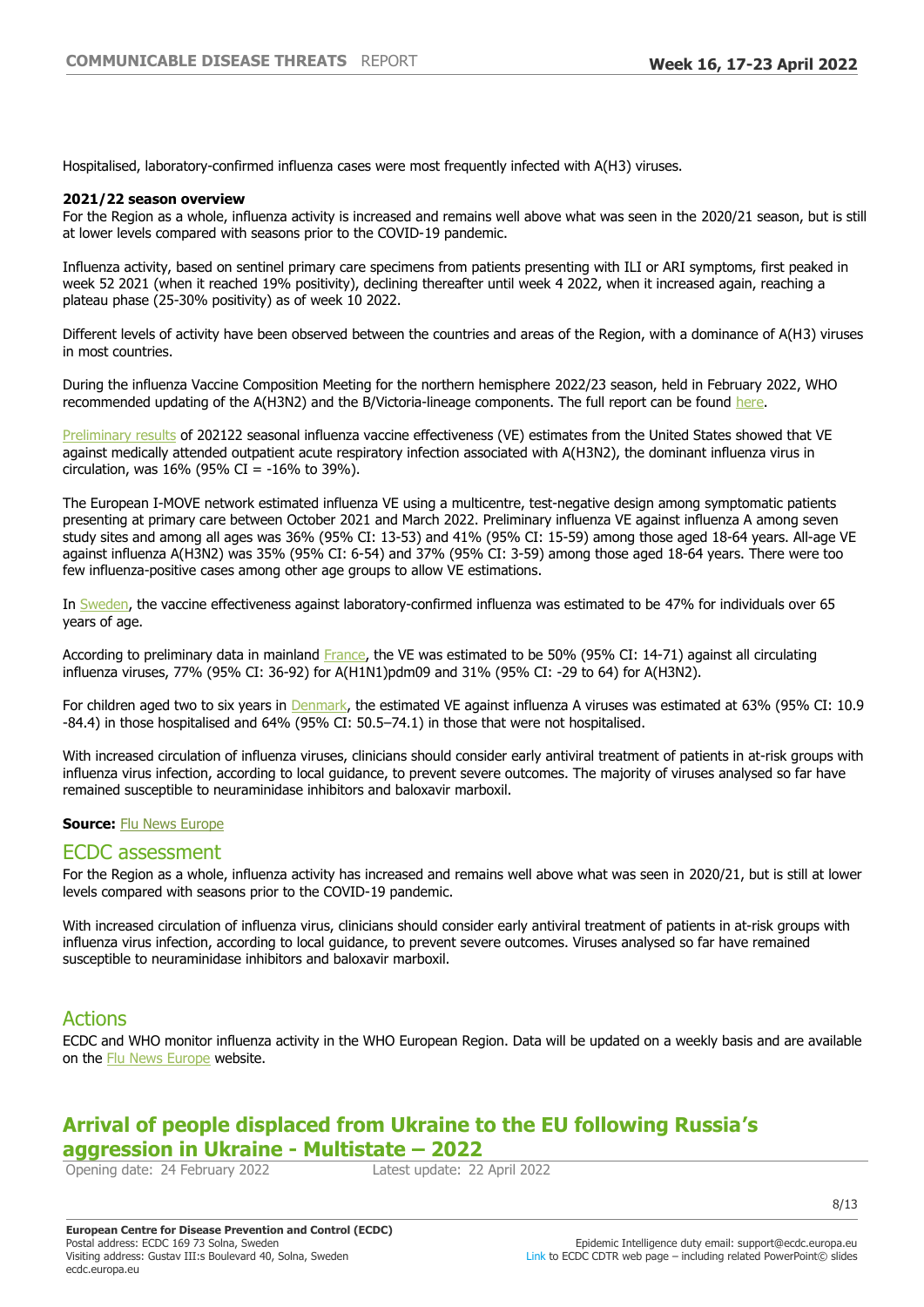## Epidemiological summary

On 24 February 2022, Ukraine declared martial law following Russia's invasion. Shortages of food and water supplies; lack of sanitation, electrical power, transportation and healthcare provision; and the overall lack of security are resulting in large numbers of people fleeing Ukraine. The majority of these people are women, children and the elderly. They are finding temporary shelter in neighbouring countries and are currently reported to be mostly dispersing into the community. A number of dedicated reception centres have been set up.

**Sources:** [Relief Web](https://reliefweb.int/sites/reliefweb.int/files/resources/Ukraine%20Humanitarian%20Impact%20Situation%20Report%202%20March.pdf) | [United Nations](http://data2.unhcr.org/en/situations/ukraine) | [WHO](https://worldhealthorg.shinyapps.io/EURO_COVID-19_vaccine_monitor/)

#### ECDC assessment

The displacement of large numbers of people into neighbouring countries, irrespective of the type of accommodation, will result in difficulties for the displaced people in accessing healthcare, meaning that they may be at greater risk of complications from acute or chronic conditions. Furthermore, situations of overcrowding could favour outbreaks of infectious diseases, in particular respiratory infections. This includes influenza and COVID-19, which are currently circulating in some of the reception countries, as well as tuberculosis (TB). Detection of cases of influenza, COVID-19 or TB among the displaced population is not unexpected. [Vaccination coverage in Ukraine](https://immunizationdata.who.int/listing.html) is suboptimal for several vaccine-preventable diseases, including [COVID-19](https://worldhealthorg.shinyapps.io/EURO_COVID-19_vaccine_monitor/). Vaccination against poliomyelitis and measles should be considered as a priority, especially among the paediatric population, as well as DTP (DTaP-IPV combination vaccine for children, with Hib-component only for children <6 years; Td for adults). In addition, COVID-19 vaccination should be offered, and the elderly and other risk groups should be prioritised. Public health authorities should increase awareness among healthcare providers in order to detect priority infectious diseases that could present among displaced Ukrainian people.

In recent weeks, the number of displaced people entering EU/EEA countries from Ukraine has stabilised. The situation is dynamic and current trends may evolve further in the upcoming weeks. Secondary population movements are expected once displaced populations enter into EU/EEA countries. The number of Ukrainian people seeking asylum and temporary protection in EU/EEA countries could serve as a reference to estimate secondary population movements.

#### Actions

ECDC is working closely with the countries that are receiving displaced persons from Ukraine, in collaboration with the European Commission, other Member States, WHO and other international partners. ECDC will continue to closely monitor the situation through epidemic intelligence activities, regular meetings with the public health authorities of the involved countries and field activities. To date, the following documents have been published by ECDC to provide guidance to healthcare and frontline workers: Operational public health considerations for the prevention and control of infectious diseases in the context of the [military aggression in Ukraine](https://www.ecdc.europa.eu/en/publications-data/operational-public-health-considerations-prevention-and-control-infectious), [Testing for tuberculosis infection and screening for tuberculosis disease among refugees arriving](https://www.ecdc.europa.eu/sites/default/files/documents/ECDC-WHO-information-note-TB-testing-and-screening.pdf)  [in EU from Ukraine](https://www.ecdc.europa.eu/sites/default/files/documents/ECDC-WHO-information-note-TB-testing-and-screening.pdf), [Information to guide individual health assessment of refugees fleeing the war in Ukraine - Considerations for](https://ttt.ecdc.europa.eu/reports/Information%20to%20guide%20individual%20health%20assessment%20of%20refugees%20fleeing%20the%20war%20in%20Ukraine%20-%20Considerations%20for%20healthcare%20workers)  [healthcare workers](https://ttt.ecdc.europa.eu/reports/Information%20to%20guide%20individual%20health%20assessment%20of%20refugees%20fleeing%20the%20war%20in%20Ukraine%20-%20Considerations%20for%20healthcare%20workers) and **[Ensuring high-quality of HIV care for displaced people from Ukraine](https://www.ecdc.europa.eu/en/news-events/ecdceacswho-statement-ensuring-high-quality-hiv-care-displaced-people-ukraine).** 

Additionally, ECDC has opened an item in EpiPulse and encourages Member States to report public health events related to the crisis in EpiPulse and to share documents relevant to the response that could be of interest to other Member States.

# **Increase in hepatitis cases of unknown aetiology in children ±Multicountry ±**

2022<br>Opening date: 13 April 2022

Latest update: 22 April 2022

## Epidemiological summary

On 5 April 2022, the UK reported an increase in acute hepatitis cases of unknown aetiology among previously healthy children aged under 10 years from Scotland. On 12 April, the UK reported that, in addition to the cases in Scotland, there were approximately 61 further cases under investigation in England, Wales and Northern Ireland, with most of these cases aged between two and five years. On 14 April, Scotland reported that of the 13 cases under investigation, two pairs of cases were epidemiologically linked.

The cases in the UK presented clinically with symptoms and signs of severe acute hepatitis, including increased levels of liver enzymes (aspartate aminotransaminase/ aspartate transaminase (AST) or alanine aminotransaminase/ alanine transaminase (ALT) greater than 500 IU/L) and jaundice. Some of the cases reported gastrointestinal symptoms such as abdominal pain, diarrhoea and vomiting in the preceding weeks. Only rare cases presented with fever. Most children were hospitalised and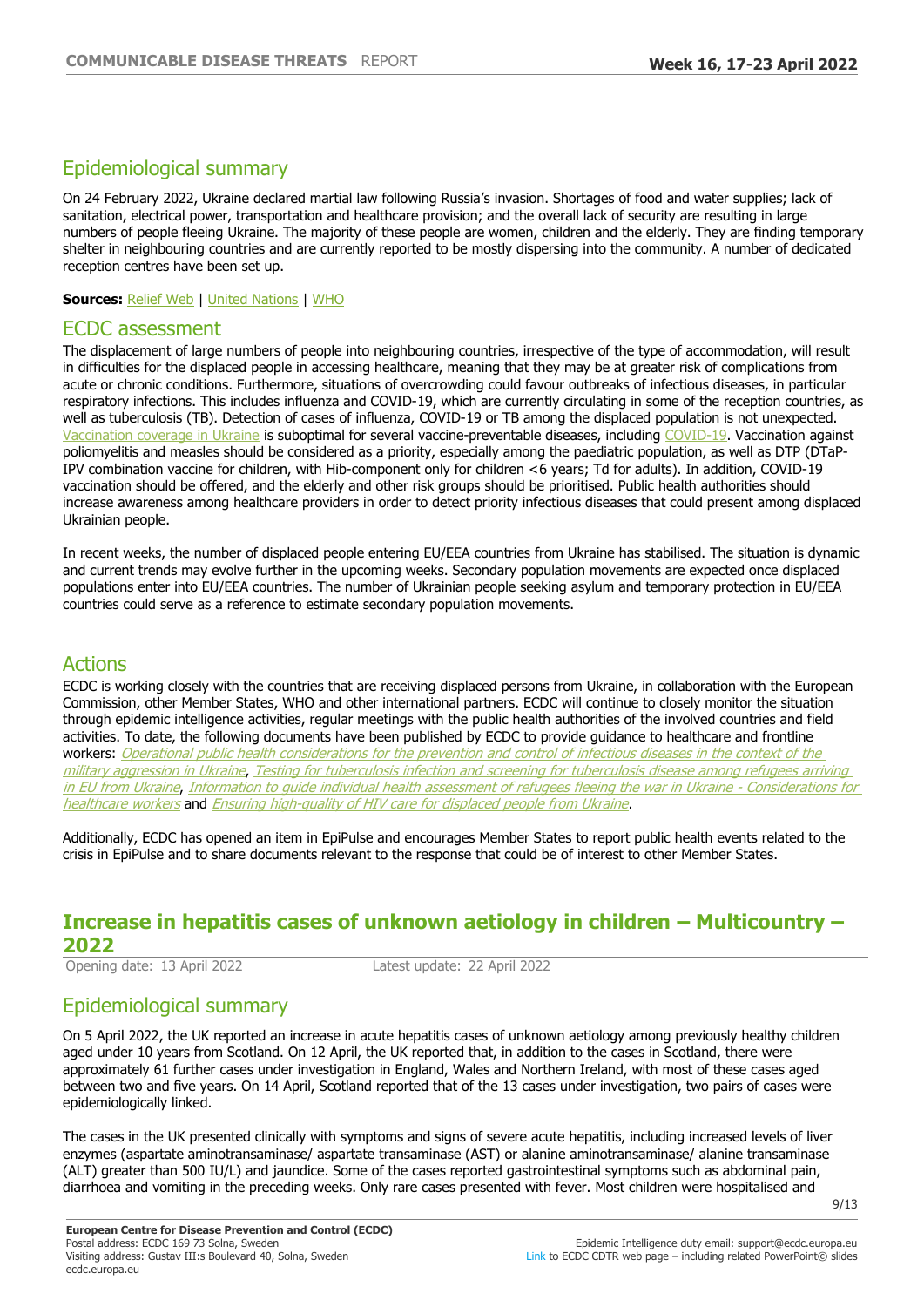required admission to specialist paediatric liver units.

Laboratory testing excluded hepatitis types A, B, C, D and E in all cases. The [UKHSA](https://www.gov.uk/government/news/increase-in-hepatitis-liver-inflammation-cases-in-children-under-investigation) has ruled out a link to the COVID-19 vaccine, as none of the currently confirmed cases in the UK have been vaccinated. A large proportion of the initially reported cases in Scotland tested positive for adenovirus. Thus, according to the UKHSA, one of the potential causes under investigation is that of adenovirus. However, while the finding of adenovirus infections among many of these cases does suggest this virus may be related to the recent increase in cases, other possible causes are also being actively investigated, including coronavirus and other infectious or environmental causes.

**Sources:** [UK Government,](https://www.gov.uk/government/publications/hepatitis-increase-in-acute-cases-of-unknown-aetiology-in-children/increase-in-acute-hepatitis-cases-of-unknown-aetiology-in-children) [UK Health Security Agency](https://eur02.safelinks.protection.outlook.com/?url=https%3A%2F%2Fwww.gov.uk%2Fgovernment%2Fnews%2Fincrease-in-hepatitis-liver-inflammation-cases-in-children-under-investigation&data=04%7C01%7CLina.Nerlander%40ecdc.europa.eu%7C0c670475a1724a0b46b808da197a5ca5%7C6ad73702409c4046ae59cc4bea334507%7C0%7C0%7C637850310571915964%7CUnknown%7CTWFpbGZsb3d8eyJWIjoiMC4wLjAwMDAiLCJQIjoiV2luMzIiLCJBTiI6Ik1haWwiLCJXVCI6Mn0%3D%7C3000&sdata=wQO58ZKpHgb5Ih4s91KmidVAXm7wEm9%2FVGvq0U5Rw%2FQ%3D&reserved=0), [Public Health Scotland](https://eur02.safelinks.protection.outlook.com/?url=https%3A%2F%2Fpublichealthscotland.scot%2Fnews%2F2022%2Fapril%2Fcases-of-non-a-to-e-hepatitis%2F&data=04%7C01%7CLina.Nerlander%40ecdc.europa.eu%7C0c670475a1724a0b46b808da197a5ca5%7C6ad73702409c4046ae59cc4bea334507%7C0%7C0%7C637850310571915964%7CUnknown%7CTWFpbGZsb3d8eyJWIjoiMC4wLjAwMDAiLCJQIjoiV2luMzIiLCJBTiI6Ik1haWwiLCJXVCI6Mn0%3D%7C3000&sdata=IlkG8CWNN0LECvW%2BGQxja%2F9%2Bsf3%2BP3djmHRxcQgBg04%3D&reserved=0), [Public Health Wales,](https://eur02.safelinks.protection.outlook.com/?url=https%3A%2F%2Fphw.nhs.wales%2Fnews%2Fpublic-health-wales-investigating-hepatitis-cases%2F&data=04%7C01%7CLina.Nerlander%40ecdc.europa.eu%7C0c670475a1724a0b46b808da197a5ca5%7C6ad73702409c4046ae59cc4bea334507%7C0%7C0%7C637850310571915964%7CUnknown%7CTWFpbGZsb3d8eyJWIjoiMC4wLjAwMDAiLCJQIjoiV2luMzIiLCJBTiI6Ik1haWwiLCJXVCI6Mn0%3D%7C3000&sdata=a%2BLRRrkFz58CxD%2FJVIBrVm7yfwEI11aVSB90FQEkI2A%3D&reserved=0) Public Health Agency [Northern Ireland,](https://eur02.safelinks.protection.outlook.com/?url=https%3A%2F%2Fwww.publichealth.hscni.net%2Fnews%2Fpublic-health-agency-statement-acute-hepatitis-children&data=04%7C01%7CLina.Nerlander%40ecdc.europa.eu%7C0c670475a1724a0b46b808da197a5ca5%7C6ad73702409c4046ae59cc4bea334507%7C0%7C0%7C637850310571915964%7CUnknown%7CTWFpbGZsb3d8eyJWIjoiMC4wLjAwMDAiLCJQIjoiV2luMzIiLCJBTiI6Ik1haWwiLCJXVCI6Mn0%3D%7C3000&sdata=um4UU%2Be%2B48O15AZsb0poMT7Ym%2BxdUkzi%2Ftu4zWhkiTU%3D&reserved=0) [Media,](https://www.bbc.com/news/health-61025140) [US CDC,](https://www.alabamapublichealth.gov/blog/2022/04/nr15.html) [Israeli Ministry of Health](https://www.gov.il/he/departments/news/19042022-01), [Eurosurveillance](https://www.eurosurveillance.org/content/10.2807/1560-7917.ES.2022.27.15.2200318?emailalert=true), media [1,](https://www.haaretz.com/israel-news/everything-you-need-to-know-about-the-hepatitis-outbreak-among-children-1.10754895) [2,](https://www.statnews.com/2022/04/21/n-c-becomes-second-u-s-state-to-report-unusual-cases-of-hepatitis-in-kids/) direct reports to ECDC.

#### ECDC assessment

There is a recent increase in the number of children presenting with acute hepatitis of unknown aetiology in the UK, and possibly among countries in the EU/EEA. Investigations are ongoing in all countries reporting cases, but at present the exact cause of hepatitis in these children remains unknown. The incident team in the UK, where most of the cases have occurred to date, considers an infectious agent to be most likely, based on the clinical and epidemiological features of the cases under investigation. Currently, adenovirus infection is considered the most likely cause.

Adenovirus infections are common and usually result in a mild illness, with cold-like symptoms, vomiting and diarrhoea. The majority of people infected with adenovirus do not have any complications. While adenoviruses do not commonly cause hepatitis, it is a known rare complication, usually among immunocompromised individuals.

The most effective way to minimise the spread of adenoviruses is to practice good hand and respiratory hygiene and supervise thorough handwashing in younger children. Actions are being taken to raise awareness among healthcare professionals and parents to determine if there are any further possible cases. UKHSA have published testing guidelines for clinicians that can be found [here.](https://gp-website-cdn-prod.s3.amazonaws.com/news-images/1649679961-72c99b95fd94121c2acd01adf53f42da.pdf)

### Actions

ECDC is working in collaboration with countries where cases have been reported, WHO, the European Association for the Study of the Liver (EASL), the European Society for Clinical Microbiology and Infectious Diseases (ESCMID) and the European Society for Paediatric Infectious Diseases (ESPID) to support the ongoing investigations and to facilitate the sharing of information and tools for investigations. A statement has been published on ECDC's [website](https://www.ecdc.europa.eu/en/news-events/update-hepatitis-unknown-origin-children) and an item has been opened in EpiPulse to inform and facilitate the communication between Member States. Member States are encouraged to report cases to the event EpiPulse and to subscribe to updates. ECDC recommends that countries view this item as it contains additional information around the case definition, testing algorithm and questionnaire for cases.

To ensure standardisation in reporting of the results, ECDC encourages countries to use the case definition developed by the UK when reporting to EpiPulse. ECDC is also in the process of setting up case-based reporting through TESSy and will update Member States when this is ready. ECDC will continue to work with its partners and the affected Member States to support the ongoing investigations. ECDC will also monitor this event through its epidemic intelligence activities. ECDC is producing a rapid risk assessment with envisaged publication on Tuesday, 26 April.

#### **Case definition (currently used in the UK):**

- Confirmed: A person presenting with an acute hepatitis (non-hepatitis viruses A, B, C, D, E) with aspartate transaminase (AST) or Alanine transaminase (ALT) over 500 U/L, who is 10 years old and under, since 1 January 2022.

- Possible: A person presenting with an acute hepatitis (non-hepatitis viruses A-E) with AST or ALT over 500 IU/L, who is 11-16 years old, since 1 January 2022.

- Epi-linked: A person presenting with an acute hepatitis (non-hepatitis viruses A-E) of any age who is a close contact of a confirmed case since 1 January 2022.

# **Poliomyelitis — Multi-country (World) — Monitoring global outbreaks**<br>
Opening date: 9 December 2019<br>
Latest update: 22 April 2022

Opening date: 9 December 2019

## Epidemiological summary

#### **Wild poliovirus:**

In 2022, and as of 19 April 2022, one case of AFP caused by WPV1 has been reported from the endemic country, Afghanistan.

10/13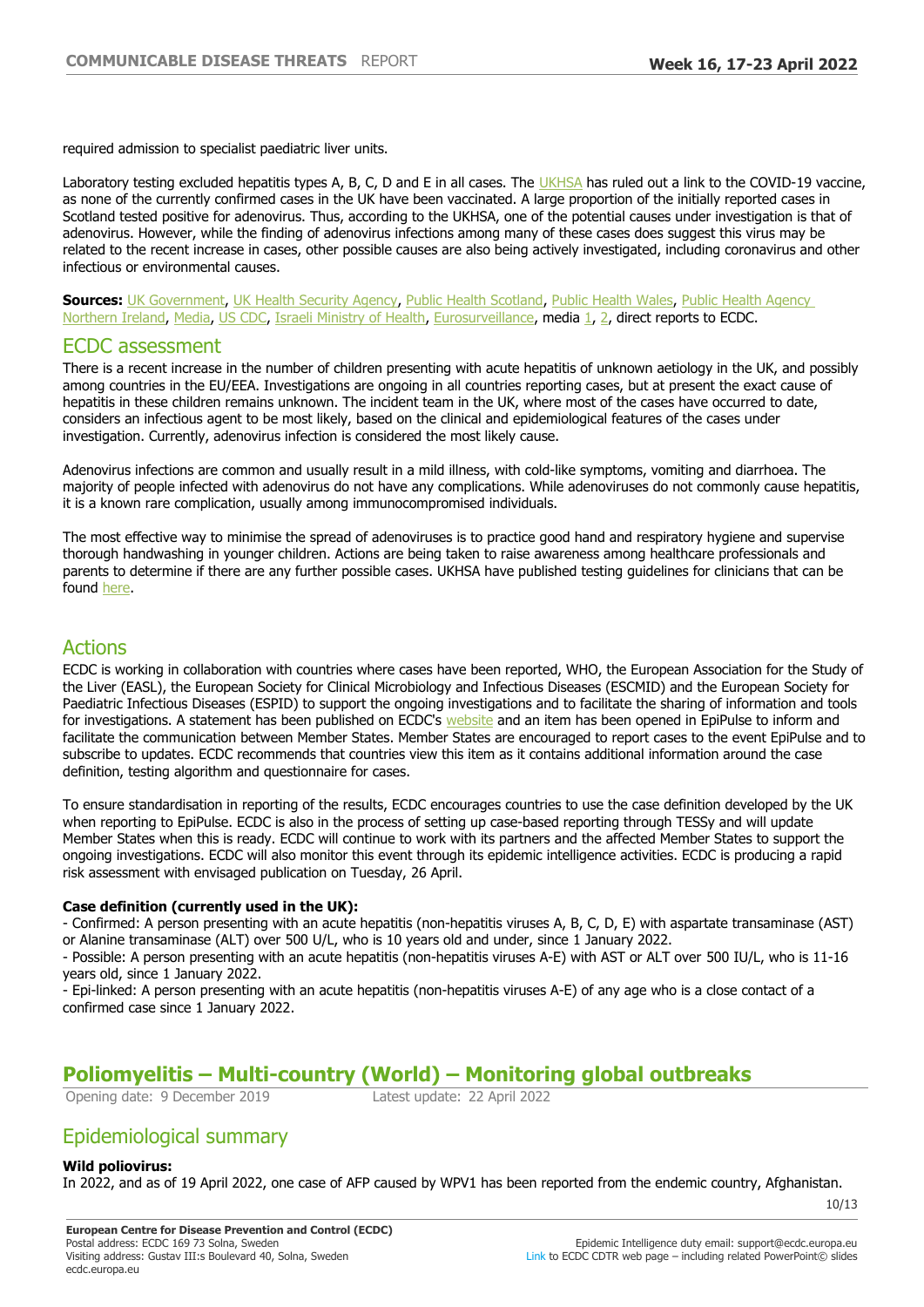In 2021, and as of 19 April 2022, six cases of AFP caused by WPV1 were reported from two endemic countries, Afghanistan (4) and Pakistan (1), and from the non-endemic country Malawi (1).

#### **Circulating vaccine-derived poliovirus (cVDPV):**

In 2022, and as of 19 April 2022, one case of AFP caused by cVDPV1 has been reported from Madagascar. Forty-four cases of AFP caused by cVDPV2 have been reported from four countries: Democratic Republic of the Congo (22), Nigeria (16), Yemen (5) and Somalia (1). One case of AFP caused by cVDPV3 has been reported from Israel, which is part of an [outbreak](https://www.who.int/emergencies/disease-outbreak-news/item/circulating-vaccine-derived-poliovirus-type-3---israel#:~:text=WHO%20was%20notified%20on%207,unvaccinated%20child%20from%20Jerusalem%20city.) involving an additional six asymptomatic confirmed cVDPV3 cases and two suspected cVDPV3 cases.

In 2021, and as of 19 April 2022, 16 cases of AFP caused by cVDPV1 were reported from Madagascar (13) and Yemen (3). There were 672 cases of AFP caused by cVDPV2 reported from 21 countries: Nigeria (415), Yemen (61), Afghanistan (43), Tajikistan (32), Democratic Republic of the Congo (28), Niger (17), Senegal (17), Ethiopia (10), South Sudan (9), Pakistan (8), Guinea (6), Sierra Leone (5), Benin (3), Cameroon (3), Guinea-Bissau (3) Liberia (3), Burkina Faso (2), Congo (2), Mozambique (2), Ukraine (2) and Somalia (1). No cases of AFP caused by cVDPV3 were reported.

**Sources:** [Global Polio Eradication Initiative](http://www.polioeradication.org/polio-today/polio-now/this-week) | [ECDC](http://ecdc.europa.eu/poliomyelitis) | [ECDC Polio interactive map](http://ecdc.europa.eu/publications-data/polio-interactive-map) | [WPV3 eradication certificate](http://polioeradication.org/news-post/two-out-of-three-wild-poliovirus-strains-eradicated/)

#### ECDC assessment

The WHO European Region has remained polio-free since 2002. Inactivated polio vaccines are used in all EU/EEA countries. However, as long as there are non- or under-vaccinated population groups in European countries and poliomyelitis is not eradicated, the risk of the virus being reintroduced into Europe remains. According to the May 2019 report of the European Regional Commission for Certification of Poliomyelitis Eradication, one EU/EEA country (Romania) and two neighbouring countries (Bosnia and Herzegovina, and Ukraine) remain at high risk of a [sustained polio outbreak](http://www.euro.who.int/en/health-topics/communicable-diseases/poliomyelitis/publications/2019/33rd-meeting-of-the-european-regional-commission-for-certification-of-poliomyelitis-eradication-rcc-report-2019). According to the same report, an additional 15 EU/EEA countries are at intermediate risk of sustained polio outbreaks, following wild poliovirus importation or the emergence of cVDPV due to sub-optimal programme performance and low population immunity. The continuing circulation of wild poliovirus type 1 (WPV1) in two countries shows that there is still a risk of the disease being imported into the EU/EEA. Furthermore, the worrying occurrence of outbreaks of circulating vaccine-derived poliovirus (cVDPV), which only emerge and circulate due to lack of polio immunity in the population, shows the potential risk for further international spread.

To limit the risk of reintroduction and sustained transmission of WPV and cVDPV in the EU/EEA, it is crucial to maintain high vaccine coverage in the general population and increase vaccination uptake in pockets of under-immunised populations. Despite the current COVID-19 challenges, Member States should review their polio vaccination coverage data and ensure that vaccination gaps are bridged as soon as possible.

[ECDC](https://www.ecdc.europa.eu/sites/portal/files/media/en/publications/Publications/Polio-risk-assessment-may-2014.pdf) endorses WHO's temporary recommendations with regard to EU/EEA citizens who are resident in or long-term visitors (>4 weeks) to countries with the potential risk of international spread.

**ECDC links:** [ECDC comment on risk of polio in Europe](http://ecdc.europa.eu/news-events/conclusions-twentieth-ihr-emergency-committee-do-not-change-ecdc-risk-assessment-europe) | [ECDC risk assessment](http://ecdc.europa.eu/publications-data/rapid-risk-assessment-international-spread-wild-type-poliovirus-2014-declared)

## Actions

ECDC provides updates on the polio situation on a monthly basis. The Agency also monitors polio cases worldwide through its epidemic intelligence activities in order to highlight polio eradication efforts and identify events that increase the risk of wild poliovirus being reintroduced into the EU/EEA.

ECDC maintains an [interactive map](https://www.ecdc.europa.eu/en/publications-data/polio-interactive-map) showing countries that are still endemic for polio and have ongoing outbreaks of cVDPV.

## **Circulating vaccine derived poliovirus type 3 (cVDPV3), Israel \* ±**

Opening date: 10 March 2022 Latest update: 22 April 2022

## Epidemiological summary

In total, as of 15 April 2022, Israel has reported one case of AFP caused by cVDPV3, six asymptomatic children with confirmed cVDPV3 infection, and two suspected cVDPV3 infections (confirmation ongoing). On 10 March 2022, the Global Polio Eradication Initiative (GPEI) reported an outbreak of circulating vaccine-derived poliovirus type 3

11/13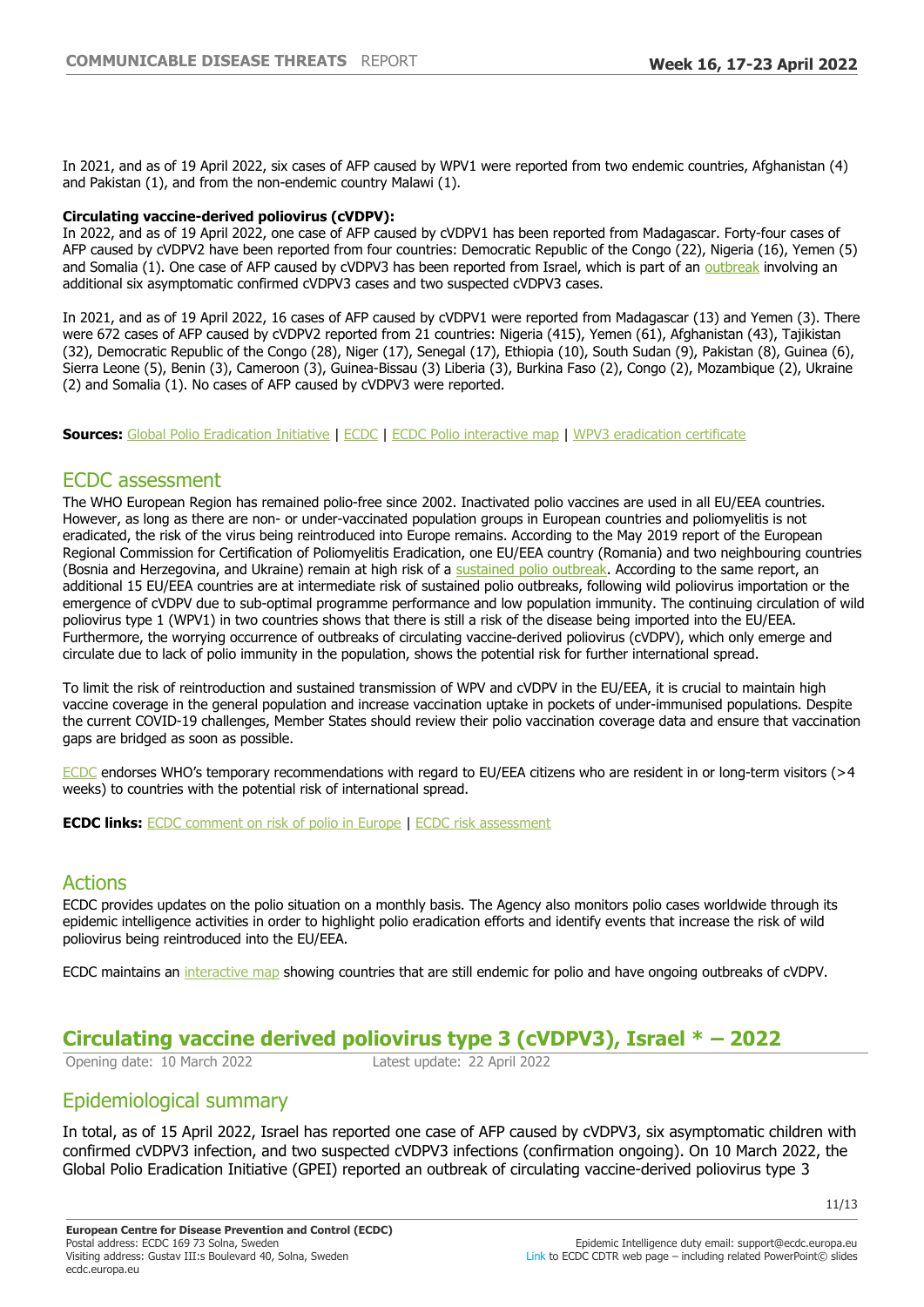(cVDPV3) in Israel.

On 6 March 2022, the index case, an unvaccinated four-year-old girl, was identified through routine acute flaccid paralysis (AFP) surveillance. Further testing of the sample revealed genetic links to VDPV3 strains detected in environmental samples collected from the Jerusalem and Bethlehem regions between September 2021 and January 2022. These isolates, previously classified as ambiguous VDPV3, have now been reclassified as circulating VDPV3 (cVDPV3). This classification confirms an outbreak of cVDPV3.

On 10 March 2022, the Ministry of Health in Israel [announced](https://www.gov.il/he/departments/news/10032022-01) they had found evidence of poliovirus in two additional stool samples in the Jerusalem region. In addition, as part of ongoing sewage monitoring, several positive samples for poliovirus were found in sewage waters from the following areas: Beit Shemesh, Modi'in Illit and Tiberias. On 29 March 2022, Israel's authorities [reported](https://www.gov.il/he/departments/news/29032022-01) that four additional samples from asymptomatic children had tested positive for cVDPV3, bringing the total number of asymptomatic children with confirmed cVDPV3 infection to six.

Local health authorities are conducting investigations to determine the source of the outbreak and the potential risk of further spread. The Ministry of Health, together with WHO and other partners, is responding to the outbreak. The Ministry of Health is making efforts to boost vaccination coverage in the country. Since the start of the catch-up [vaccination campaign](https://twitter.com/IsraelMOH/status/1513498812354072576), and as of 11 April 2022, 23 033 children have been vaccinated in the Jerusalem region.

#### ECDC assessment

These are the first cVDPV3 cases reported from Israel. The last cVDPV3 cases were reported from Somalia in 2018. In Israel, the last cases of wild poliovirus type 1 (WPV1) occurred in 1988, during an outbreak in the Hadera district resulting in 15 cases of acute flaccid paralysis (AFP).

The WHO European Region, including the EU/EEA, has remained polio-free since 2002. However, as long as there are unvaccinated or partially vaccinated population groups in European countries and poliomyelitis is not eradicated, the risk of the virus being reintroduced into Europe remains. To limit the risk of reintroduction and sustained transmission of poliovirus in the EU/EEA, it is crucial to maintain high vaccine coverage in the general population and to increase the vaccination uptake in the pockets of under-immunised populations. Israel has a high level of Polio (Pol 3) vaccination coverage, as indicated in the [WHO Global Health observatory data repository.](https://apps.who.int/gho/data/view.main.80601?lang=en) However, the risk of further spread in the country remains, especially in under-immunised pockets of the population. Outbreak investigation activities are ongoing in order to detect additional infections.

## Actions

ECDC is in contact with the WHO Regional Office for Europe and will continue to monitor the event through epidemic intelligence activities.